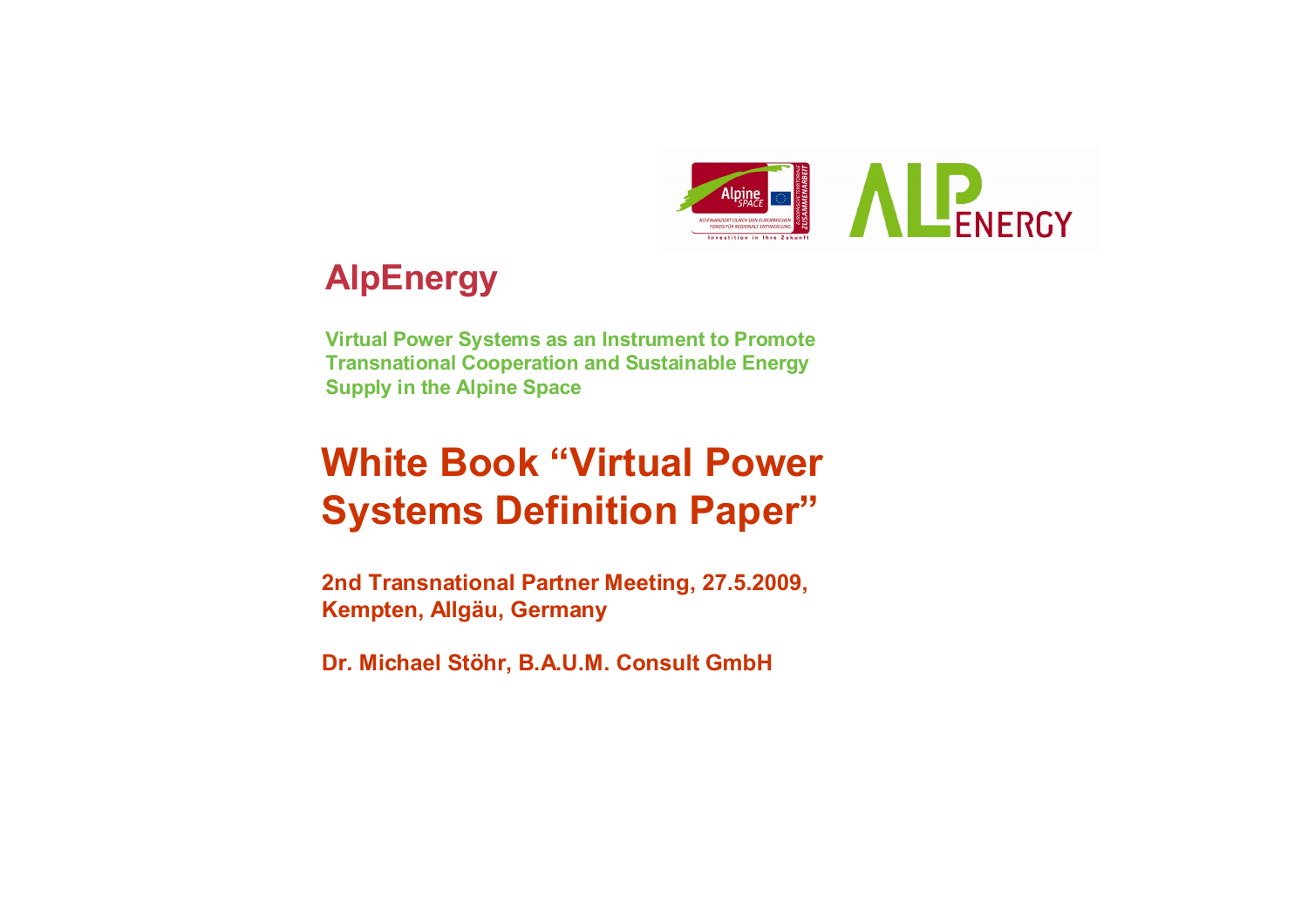

- **1.Main steps of elaboration of White Book until now**
- **2.Two levels of VPS definition: general and specific**
- **3.Requirements for general definition**
- **4.Present version of general definition of VPS**
- **5.Boundary cases of a VPS**
- **6.The definition of Smart Grids**
- **7.Features of VPS in comparison with VPP, Smart Grids, etc.**
- **8.Comparision of intervention options**
- **9.Next Steps - Outlook**



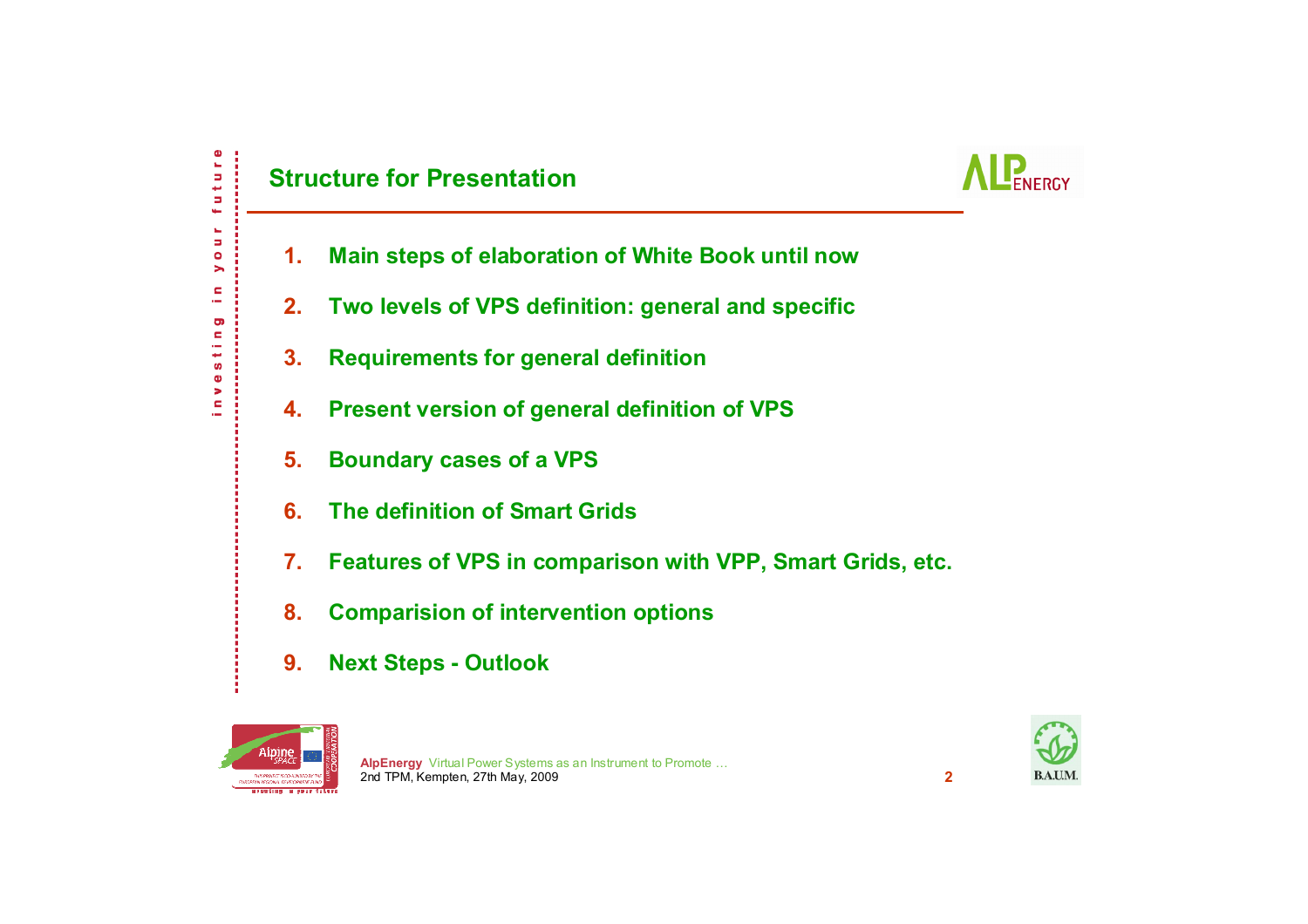

- ¾**Study of AlaRI/ USI on VPS (Sep '08) + preliminary version of B.A.U.M.**
- $\blacktriangleright$ **Discussions at Kick-off Meeting and meeting at Milano on 6 Nov '08**
- ¾**First version prepared by B.A.U.M. dated 5 Dec '08**
- $\blacktriangleright$  **Collection of contributions on national situations and comments of project partners on first version**
- $\blacktriangleright$ **Second version prepared by B.A.U.M. dated 19 May '09**



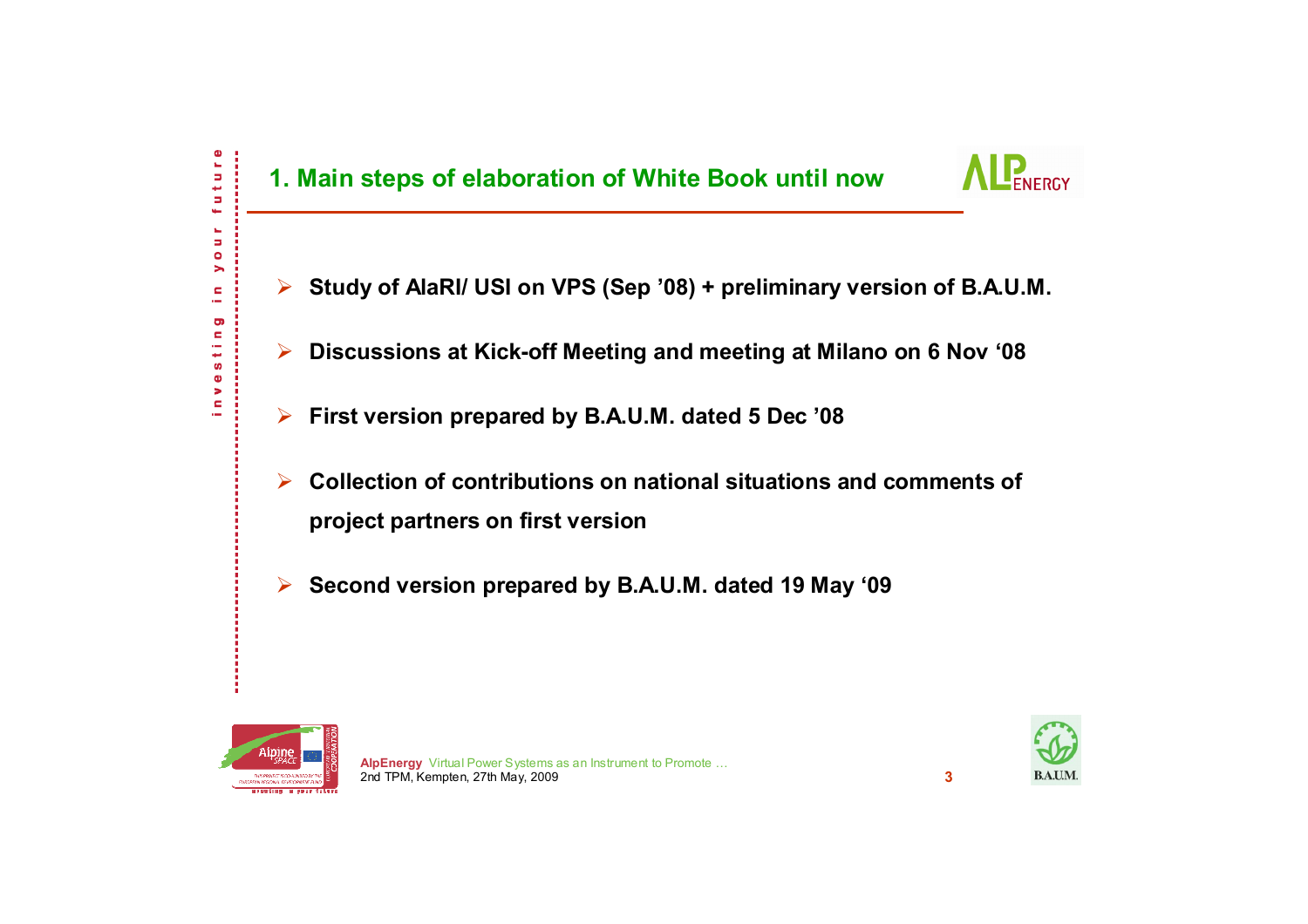

- $\blacktriangleright$  **General definition: responds to the question "What is a VPS?" and considers the general debate about VPP, VPS, Smart Grids, Smart Metering, etc.**
- ¾ **Specific definitions: respond to the question "Which features of a VPS are relevant in the light of the specific challenges and opportunities of the VPS which will be developed and implemented in the target areas of AlpEnergy?".**



ture

Ь

ш ь  $\bullet$ ⋋ c, ÷ O) c ÷ مها S  $\pmb{\Phi}$ × c

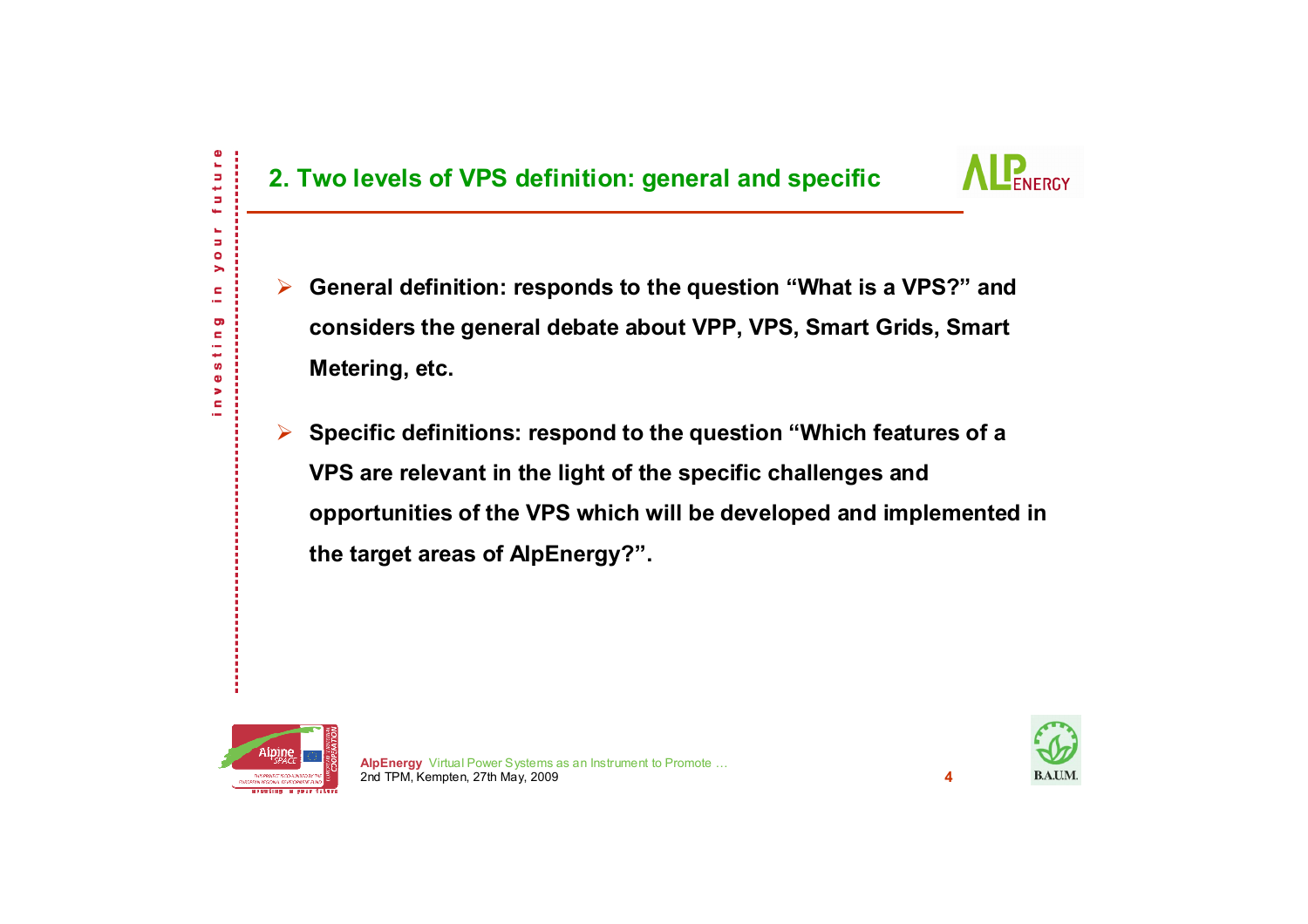c

¾

# **3. Requirements for general definition**



- **A VPS must be something that:**
	- **Responds to the challenge of global climate change and limited conventional energy sources, i.e. must make use of renewable energies AND contribute to overall energy efficiency and saving.**
- ¾ **Allows to bring power generation and demand in line while integrating a large share of intermittent renewable energy sources.**
- ¾ **Ensures optimum use of resources: grid infrastructure, generation capacities, (inherent) storage capacities, etc.**
- ¾ **Makes use of up-coming ICT technology for power production, transmission, distribution, measurement and use.**



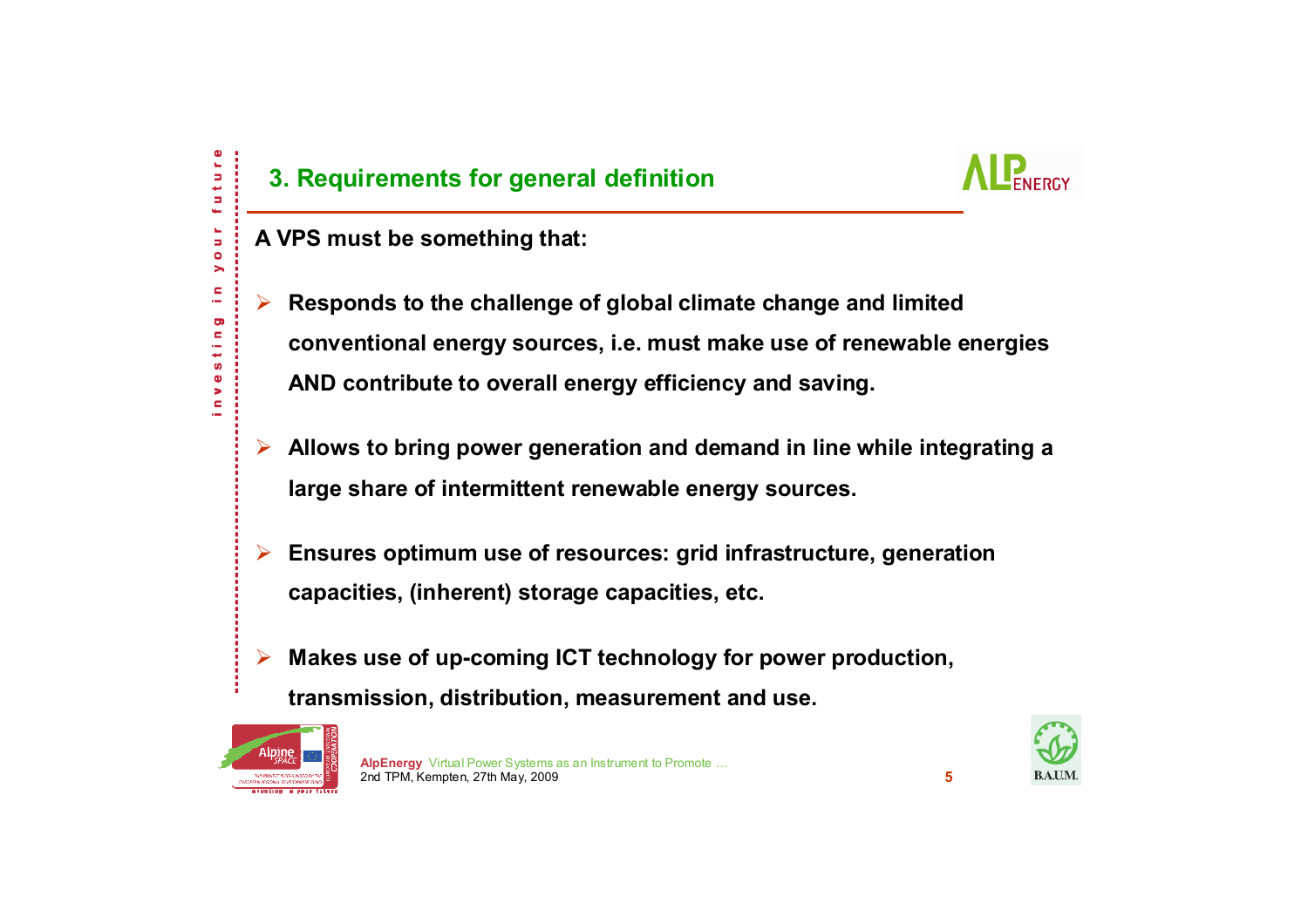Ф tur

Б ĥ, ь  $\bullet$ ▶ c. ÷ Ō) c ÷ ميد ဖာ  $\pmb{\Phi}$ × c

# **3. Requirements for general definition (cont.)**



- $\blacktriangleright$  **The difference to other existing notions such as VPP, Smart Grids, mini-grids, autonomous systems, etc., but also to the existing electric grid, must be clear.**
- ¾**The difference can concern some or many aspects of the definition.**
- ¾ **The difference to other existing notions must be important at least for some aspects.**
- ¾ **The definition should be "connectable" to other existing notions. I.E. boundary cases of a VPS should correspond to existing notions.**



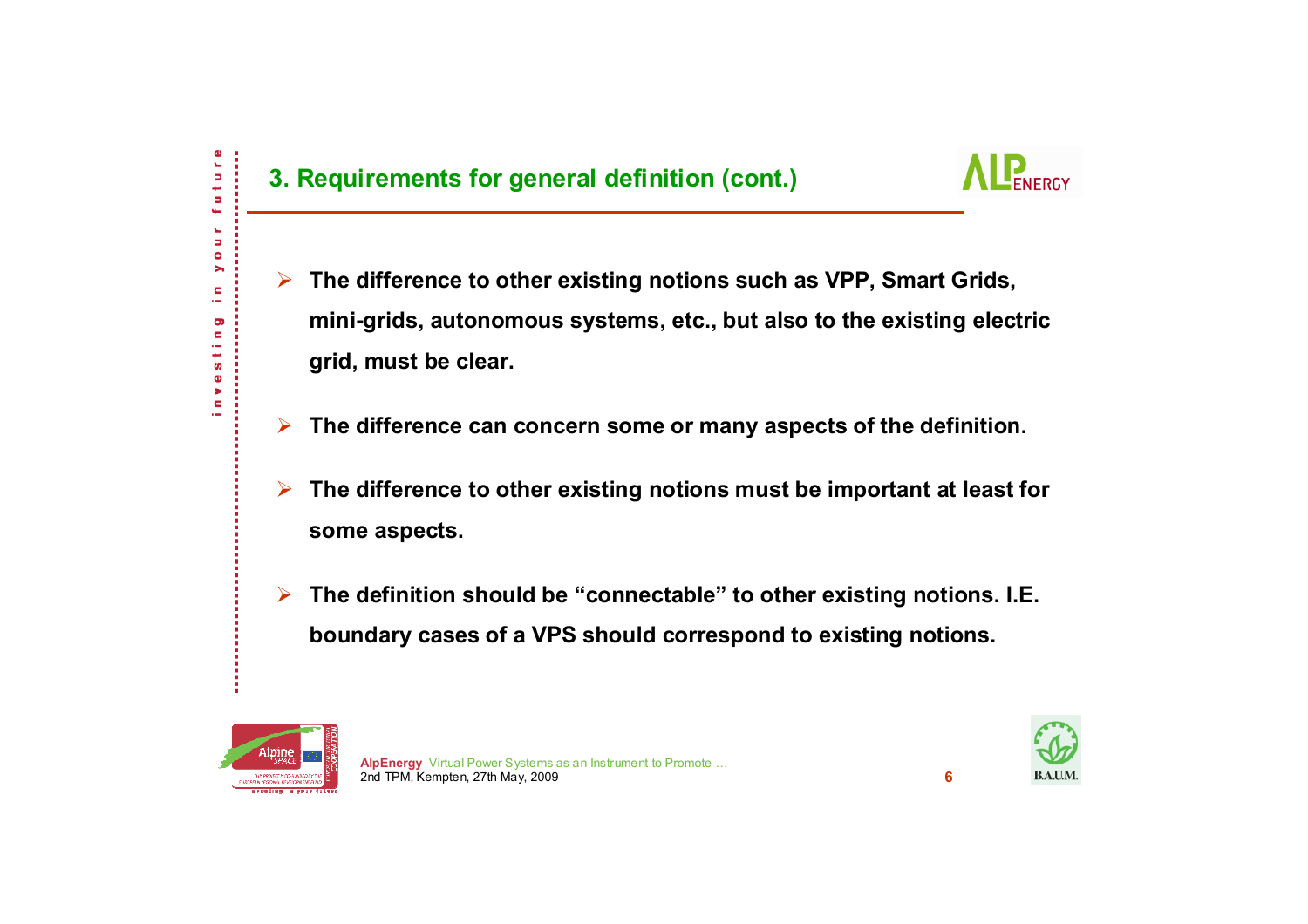

**A virtual Power System (VPS) contributes effectively to combating climate change, reducing consumption of primary energy from fossil and nuclear sources, and involves actively a larger number of stake-holders in the liberalised energy market. For that purpose, a VPS integrates, manages and controls distributed energy generators, usually making use of renewable energy sources, electricity consumers, as well as storage capacities for achieving a critical mass allowing to act jointly in the energy market. A VPS comprises components at the production AND the consumption side, technical AND commercial elements. It is clearly delimited and usually implemented at small scale.**



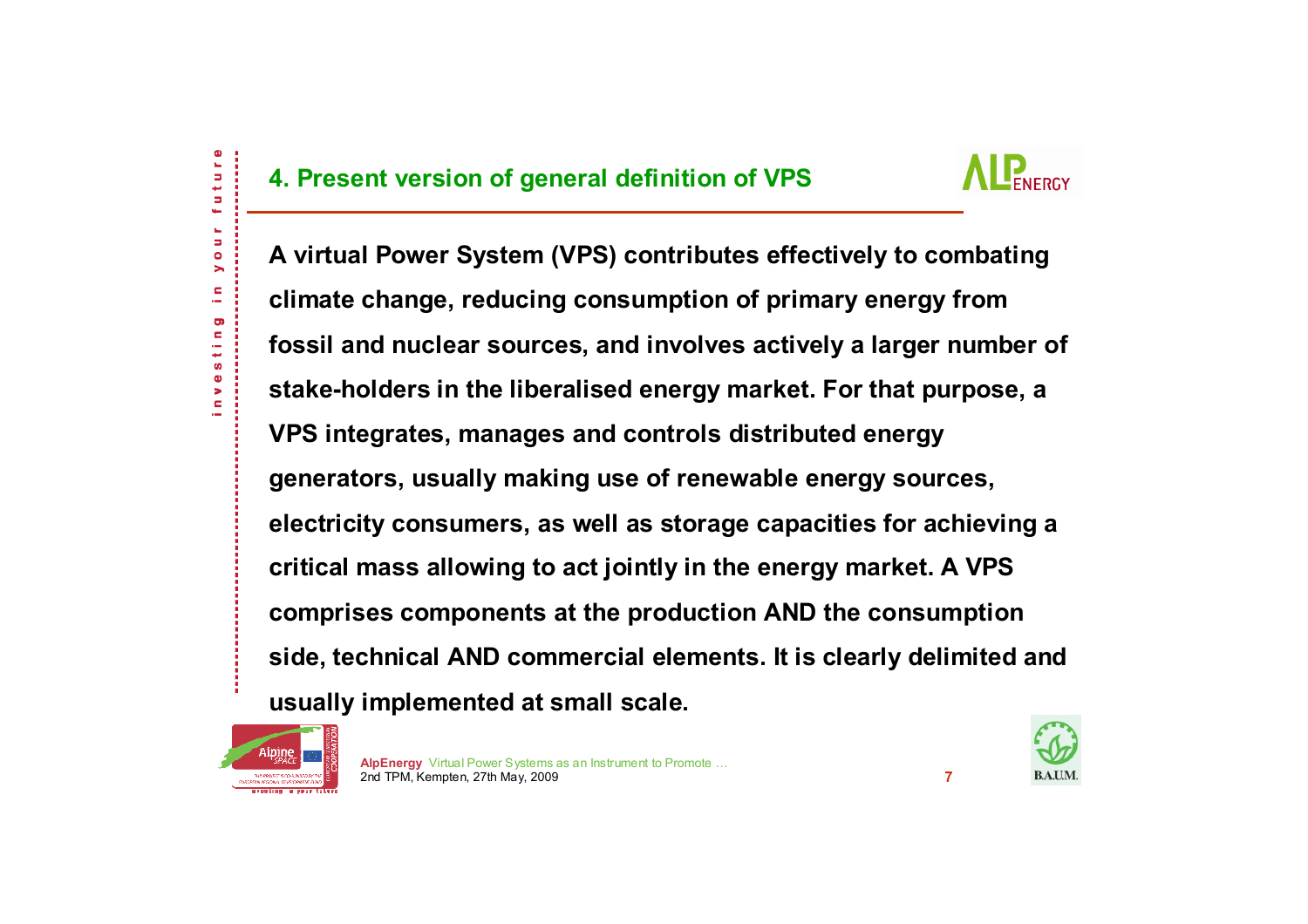## **5. Boundary cases of VPS**



- ¾ **Virtual Power Plant (VPP): Same as VPS, but without elements on the demand and use side.**
- ¾ **Virtual Load Plant (VLP): same as VPS, but without elements on the generation side.**
- ¾**Autonomous mini-grid: same as VPS, but at very small scale.**
- $\blacktriangleright$  **Existing electricity supply system: fulfils some function of VPs, but makes only limited use of renewable energies and ICT at distribution level.**



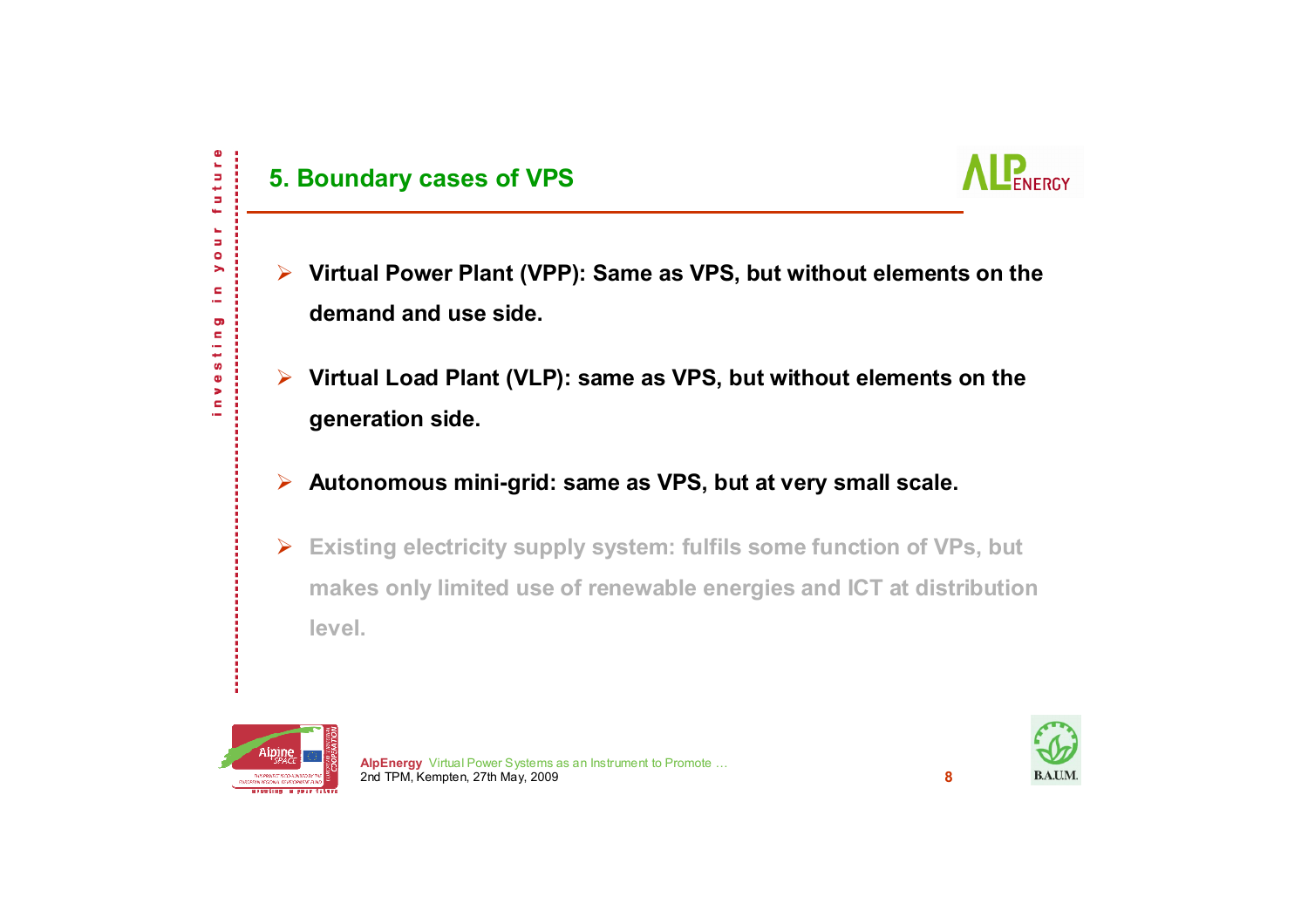

uture

ĥ, Ь  $\bullet$ > c ÷ Ō)  $\blacksquare$ فيها S  $\bullet$ × ċ



**A SmartGrid is an electricity network that can intelligently integrate the actions of all users connected to it – generators, consumers and those that do both – in order to efficiently deliver sustainable, economic and secure electricity supplies.**



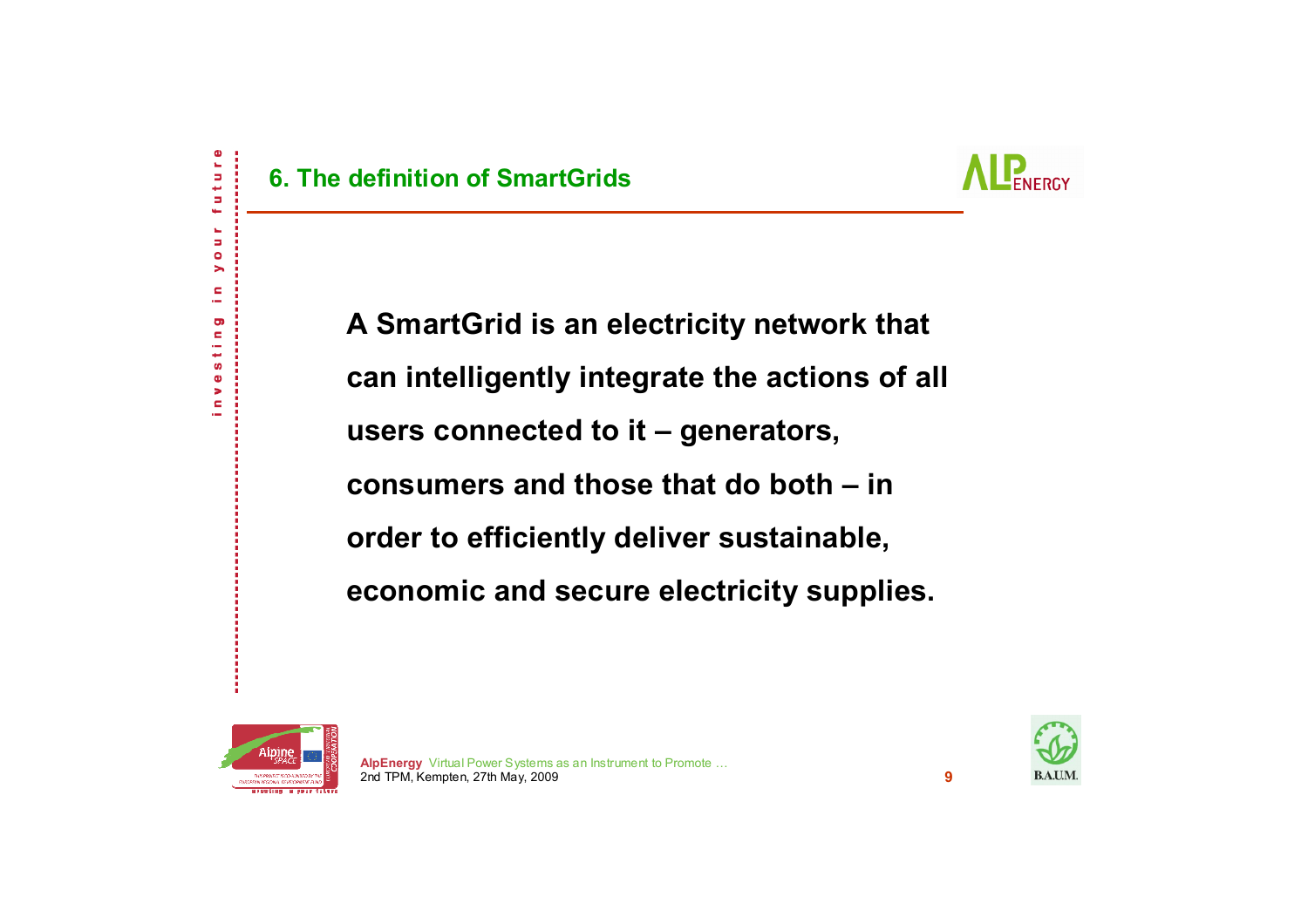#### **7. Features of VPS in comparison with VPP, Smart Grids, etc.**



|                                     | Existing<br>electri-<br>city<br>supply<br>system | Existing<br>electricity<br>supply<br>system +<br>few<br>DES <sup>[1]</sup> | <b>VPP</b> | Smart<br>grid | <b>VPS</b>       | <b>MO</b><br>M-<br><b>BO</b><br>$\sf X$ | Autono<br>mous<br>mini-<br>grid | Exis-<br>ting<br>large<br>consu<br>mers | Existing<br>small<br>consum<br>ers |
|-------------------------------------|--------------------------------------------------|----------------------------------------------------------------------------|------------|---------------|------------------|-----------------------------------------|---------------------------------|-----------------------------------------|------------------------------------|
| Non-limited or large-scale          | X                                                | X                                                                          |            | X             |                  | X                                       |                                 | X                                       | X                                  |
| Limited and usually small-scale     |                                                  |                                                                            | X          | (X)           | X                |                                         | X                               |                                         |                                    |
| Geographically connected area       | X                                                | X                                                                          | X          | $\sf X$       | $\boldsymbol{X}$ |                                         | $\sf X$                         | X                                       | X                                  |
| Geographically disconnected<br>area |                                                  |                                                                            | (X)        | (X)           | (X)              | X                                       |                                 |                                         |                                    |
| Large generation units involved     | X                                                | X                                                                          | (X)        | (X)           | (X)              | X                                       |                                 |                                         |                                    |
| Small generation units involved     | (X)                                              | X                                                                          | X          | X             | $\boldsymbol{X}$ |                                         | X                               | (X)                                     |                                    |
| Large loads controlled              | X                                                | X                                                                          |            | X             | (X)              |                                         |                                 | X                                       |                                    |
| Small loads controlled              |                                                  |                                                                            |            | X             | $\boldsymbol{X}$ | X                                       | X                               |                                         |                                    |
| Pumped-water storage involved       | X                                                | X                                                                          | (X)        | (X)           | (X)              | X                                       | (X)                             |                                         |                                    |
| Other storage involved              | (X)                                              | (X)                                                                        | (X)        | (X)           | (X)              | (X)                                     | X                               | (X)                                     |                                    |



future

k, Ы  $\bullet$  $\blacktriangleright$ c, in 1 Ō) c,  $\sim$ مير S,  $\pmb{\Phi}$ 5 c ц.

×

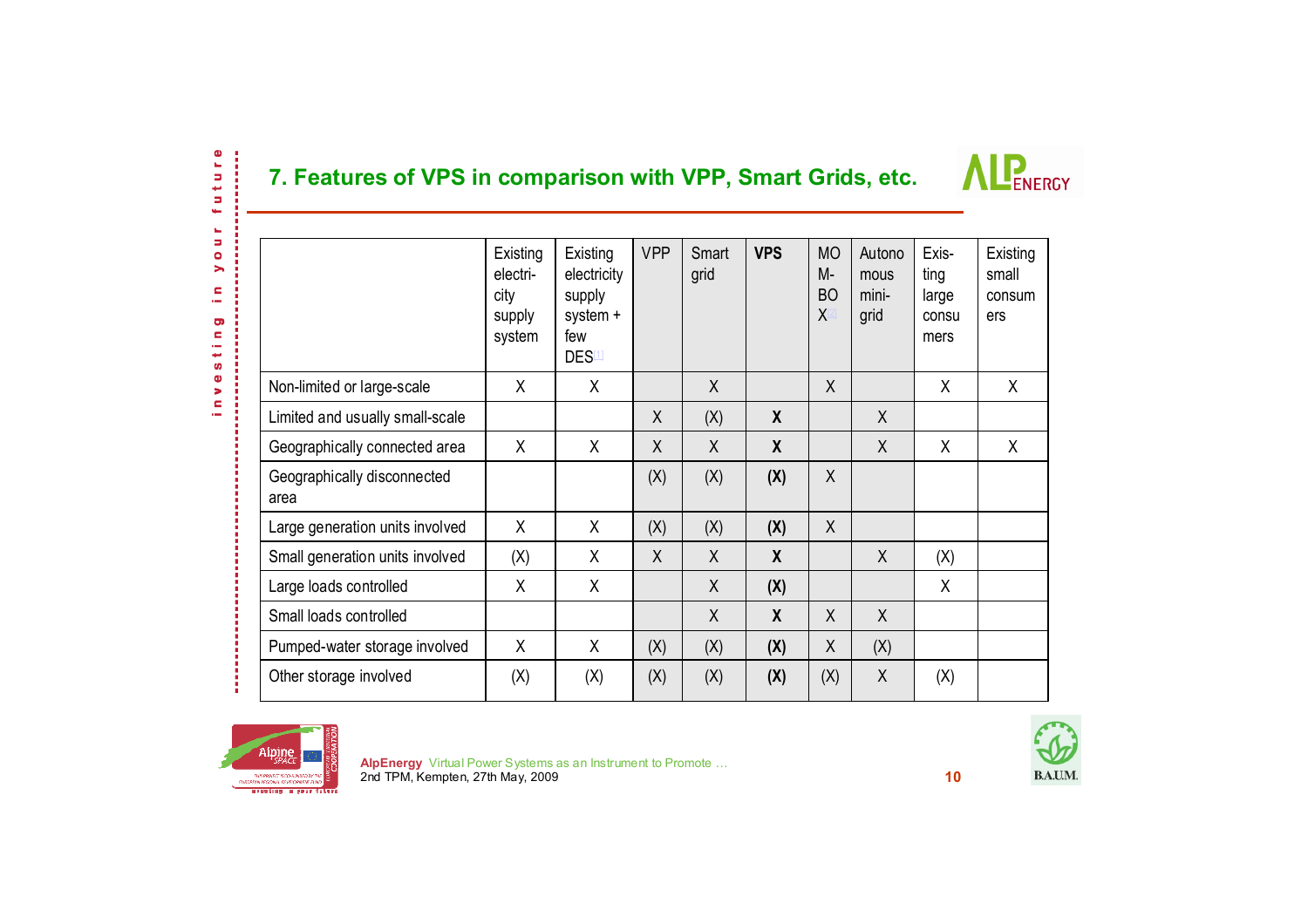#### **7. Features of VPS in comparison with VPP, Smart Grids, etc. (cont.)**



| (cont.)                                                                                       | 7. Features of VPS in comparison with VPP, Smart Grids, etc. |                                                          |              |               |              |                    |                                 | <b>ENERGY</b>                           |                                    |
|-----------------------------------------------------------------------------------------------|--------------------------------------------------------------|----------------------------------------------------------|--------------|---------------|--------------|--------------------|---------------------------------|-----------------------------------------|------------------------------------|
|                                                                                               | Existing<br>electri-<br>city<br>supply<br>system             | Existing<br>electricity<br>supply<br>system +<br>few DES | <b>VPP</b>   | Smart<br>grid | <b>VPS</b>   | MOM-<br><b>BOX</b> | Autono<br>mous<br>mini-<br>grid | Exis-<br>ting<br>large<br>consum<br>ers | Existing<br>small<br>consum<br>ers |
| Linked by/ connected to high<br>voltage grid                                                  | X                                                            | X                                                        | (X)          | (X)           | (X)          | X                  |                                 | (X)                                     |                                    |
| Linked by/ connected to<br>medium voltage grid                                                | X                                                            | $\mathsf{X}$                                             | X            | X             | $\mathbf{X}$ | $\sf X$            |                                 | X                                       |                                    |
| Linked by/ connected to<br>small voltage grid                                                 | X                                                            | X                                                        | X            | X             | $\mathbf{X}$ | $\sf X$            |                                 |                                         | X                                  |
| Communication between<br>large generation units and/<br>or in high and medium<br>voltage grid | X                                                            | $\mathsf{X}$                                             | (X)          | (X)           | (X)          | X                  |                                 | X                                       |                                    |
| Communication with large<br>loads                                                             | X                                                            | X                                                        | X            | X             | $\mathbf{X}$ |                    |                                 | X                                       |                                    |
| Communication in<br>distribution grid and/ or with<br>small generation units and<br>loads     |                                                              |                                                          | $\mathbf{X}$ | X             | $\mathbf{X}$ | $\mathsf{X}$       | X                               |                                         |                                    |



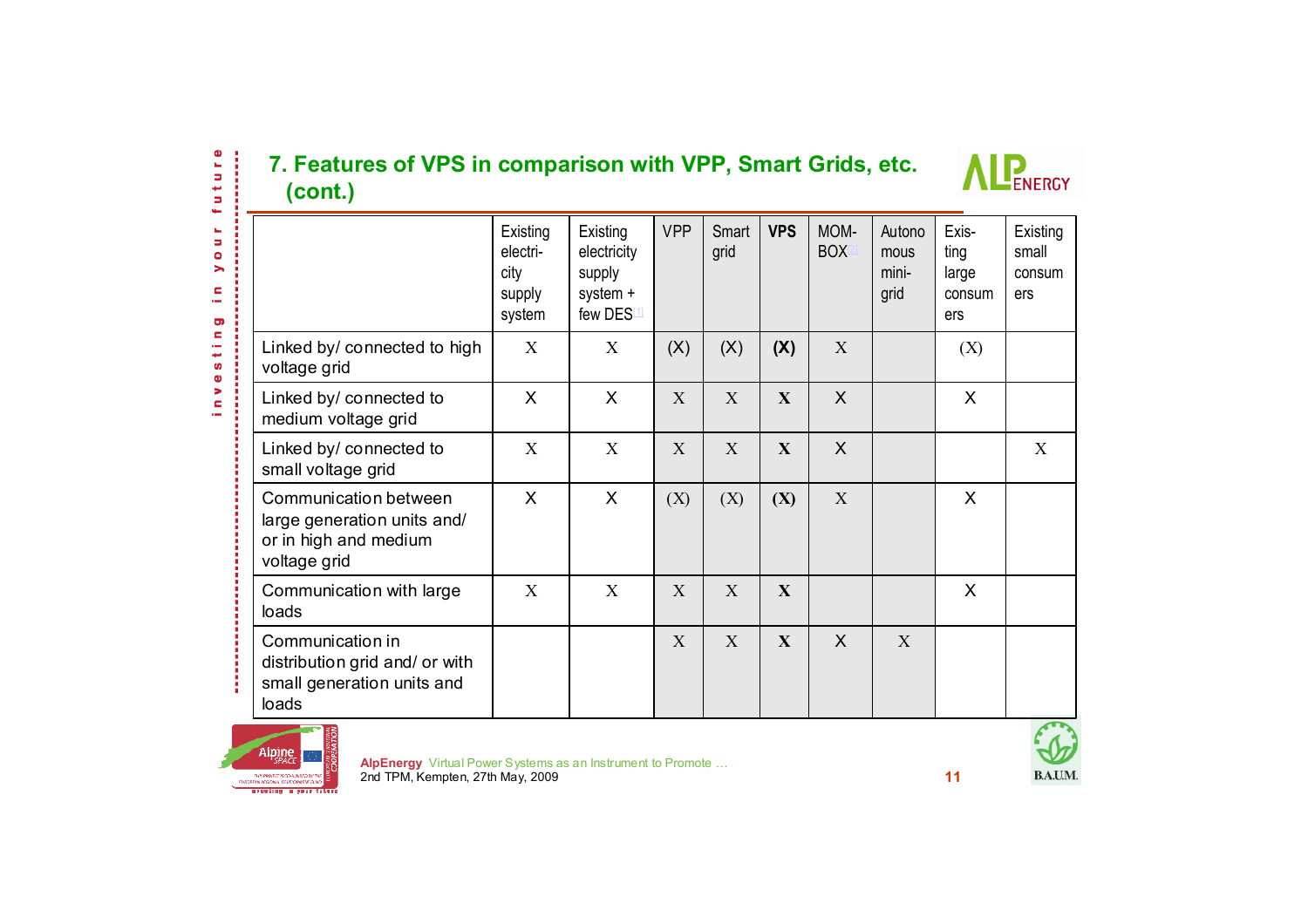$\sim$ 

#### **8. Comparison of intervention options**



| If one shifts<br>1 MWh<br>by:        | E-cars:                               | Heat pumps:                        | <b>CHP coupled</b><br>to district<br>heat grid:          | <b>Cooling of</b><br>beverages:                                                |  |  |
|--------------------------------------|---------------------------------------|------------------------------------|----------------------------------------------------------|--------------------------------------------------------------------------------|--|--|
|                                      | electricity<br>for 500 km<br>distance | shifting 25%<br>of daily<br>demand | modulate<br>temperature<br>by 2°C in a<br>25km long grid | modulate<br>temperature by<br>3,3°C for 10.000<br>hl of beer, juice<br>or milk |  |  |
| Number of<br>households<br>concerned | 10                                    | 100                                | 1.000                                                    | 10.000                                                                         |  |  |
| Number of<br>intervention<br>points  | 10                                    | 100                                | $1 - 10$                                                 | $1 - 10$                                                                       |  |  |